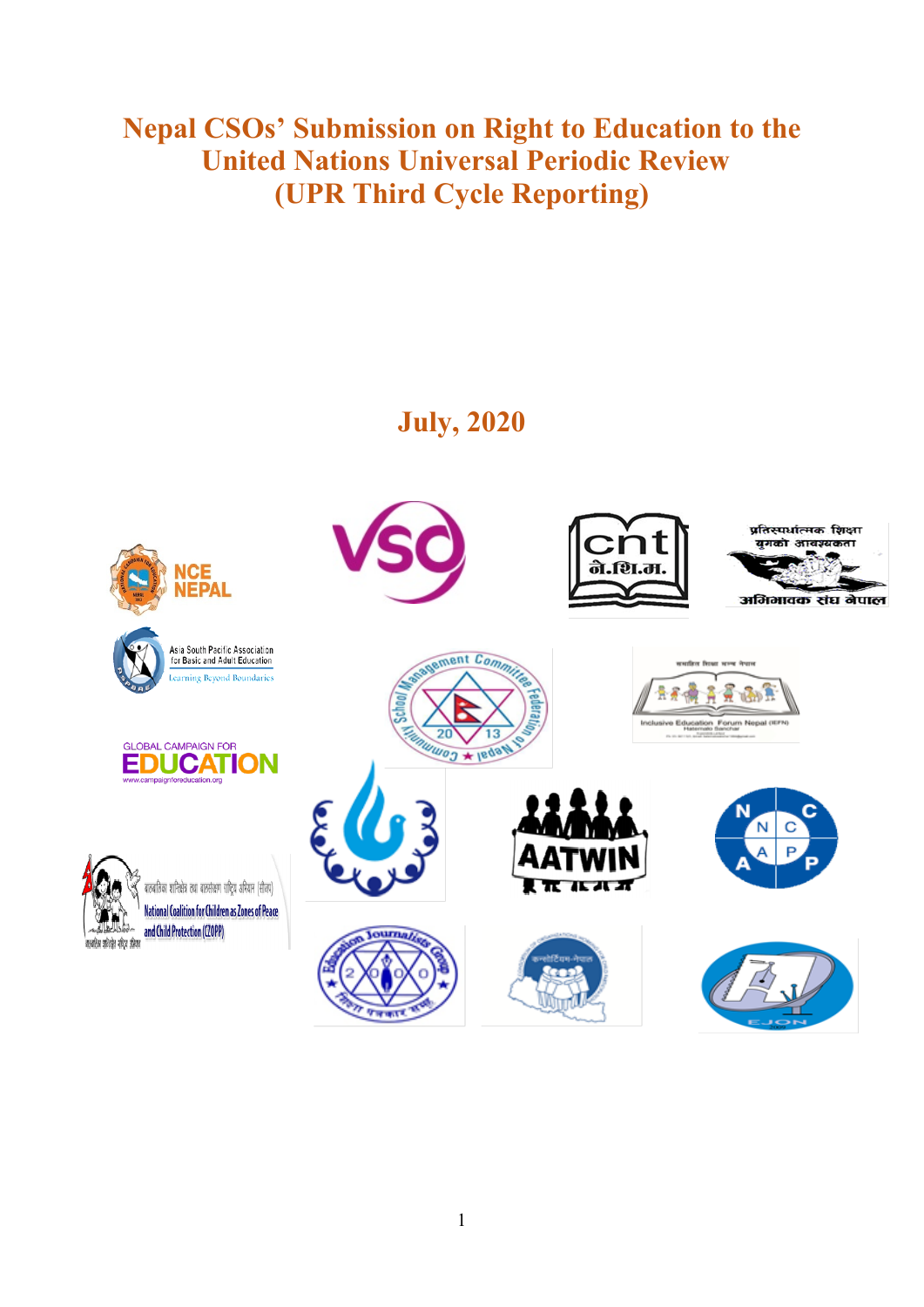## **I. INTRODUCTION:**

This is <sup>a</sup> joint submission of the National Campaign for Education Nepal (NCE Nepal), 11 NGO coalitions (Annex 1), Global Campaign for Education (GCE), Asia South Pacific Association for Basic and Adult Education (ASPBAE), Voluntary Service Overseas (VSO) Nepal, and 364 Civil Society Organizations (CSOs – details in Annex 2) working in education and child rights. The submission is coordinated by NCE Nepal with the UN Economic and Social Council (ECOSOC) special consultative status, <sup>a</sup> large education movement in Nepal with 364 member organizations (includes CSOs, CBOs, teachers, parents, journalists and I/NGOs), established in 2003 as <sup>a</sup> national coalition of the Global Campaign for Education, which works on education policy influencing through evidencebased advocacy for ensuring high-quality, inclusive and equitable education and lifelong learning opportunities for all at local, national, regional and global levels.

#### *Contact Details:*

Secretariat: NCE Nepal, Babarmahal, Kathmandu Nepal, Phone: +977(1) 4223420/ +9779851154566 E-mail: info@ncenepal.org.np

## **II. METHODOLOGY:**

This repor<sup>t</sup> has been developed using primary and secondary data. The primary data source includes seven provincial dialogues, 41 consultation meetings at local level, and inputs from 364 members of NCE Nepal to identify the issues to materialize the right to education at practice level; and five national coordination meetings, seven national thematic meetings, two national exper<sup>t</sup> meetings, and <sup>a</sup> joint validation meeting to identify and validate the policy recommendations. The secondary data source includes review of policy documents developed by government, research done by NCE Nepal and other organizations in education and child rights, and learnings from NCE Nepal and coalition partners in education policy advocacy.

#### **III. IMPLEMENTATION STATUS OF UPR 2015 RECOMMENDATIONS ON RIGHT TO EDUCATION:**

In Universal Periodic Review 2015, the HRC made several recommendations. The recommendations to ensure right to education and their implementation status have been given below:

- 6 Drafting law and its implementation to ensure quality, free and compulsory basic Education. *Implementation status: Free and Compulsory Act, 2018<sup>1</sup> , and National Education Policy, 2019<sup>2</sup> have been formulated. However, the Act has not been translated into action as students are compelled to pay the fees in different headings.*
- $\bullet$  Ensure Access of All Children to Education including by providing adequate resources. *Implementation status: More than 3.7% children are outside of the education system<sup>3</sup> . Besides, there are <sup>a</sup> lot of issues around dropouts and repetition<sup>4</sup> , and education access of children with disability, and marginalized groups and communities is very low. Education budget is in decreasing trend. Since the last UPR, it has gone down to 10.60% from 19%. Government commitment of allocating 20% of national budget to education sector and ensuring the effective mobilization of local resources has not been achieved, and governmen<sup>t</sup> has not considered equitybased financing.*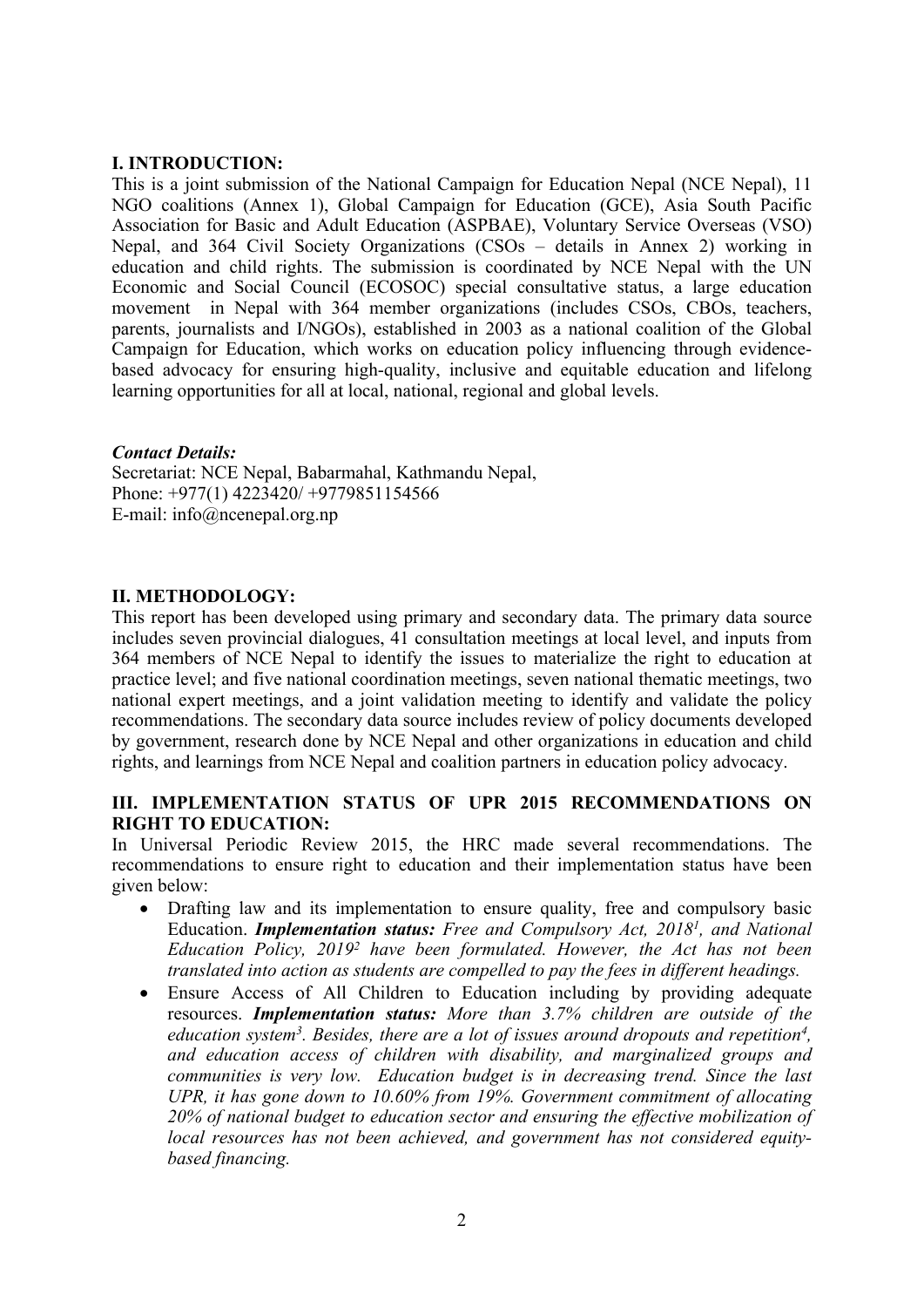- Implement national policies and implementation of the national plan of action on the provision of education for all. *Implementation status: National Education Policy, 2019 has been developed to implement this recommendation. However, due to absence of national, provincial and local acts, and effective monitoring mechanisms, the policy implementation is very weak.*
- $\bullet$  Amend current education policies to ensure inclusive education system and implement concrete measures to increase the participation of children with disability. *Implementation status: National Education Policy, 2019 includes some provisions of inclusive education. However, the policy does not consider all forms of disabilities and the issues of marginalized groups and communities.*

#### **IV. INTERNATIONAL OBLIGATIONS**

Nepal is <sup>a</sup> signatory to the Universal Declaration of Human Rights (UDHR), the International Covenant on Civil and Political Rights (ICCPR), the International Covenant on Economic, Social and Cultural Rights (ICESCR), the Convention on the Rights of the Child (CRC), the Convention on the Elimination of All Forms of Discrimination against Women (CEDAW), the International Convention on the Elimination of All Forms of Racial Discrimination (ICERD), the Indigenous and Tribal Peoples Convention, 1989 (No. 169), the United Nations Declaration of the Rights of Indigenous Peoples (UNDRIP), and the Sustainable Development Goals (SDGs)/agenda 2030. All of the human rights instruments consider the right to education in terms of cross-cutting rights. Education 2030: Incheon Declaration and Framework for Action for the implementation of Sustainable Development Goal 4 recognizes education both as <sup>a</sup> standalone goal, and right and enabler to achieve other SDGs/rights<sup>5</sup>.

#### **Recommendations:**

- C Embed education as <sup>a</sup> fundamental right in all the implementation frameworks and policy measures of the international human rights instruments which the Government of Nepal has ratified.
- Adopt SDGs including SDG4 with the full participation of the whole of society to ensure education as <sup>a</sup> fundamental right in policies and plans.

# **V. CONSTITUTIONAL AND LEGISLATIVE FRAMEWORK**

The Constitution of Nepal (2015)<sup>6</sup> is the main legislative framework in Nepal which attempts to own the rights enshrined in international human rights standards. It ensures free, universal and compulsory education up to <sup>a</sup> basic level and free education up to secondary level including for the most marginalized communities such as Dalits, Janajatis, and other minorities through affirmative provisions. However, an Education Act is absent and other available Acts and Policies developed at the national and local levels do not truly carry the essence of the constitution. The Local Government Operation Act, 2017<sup>7</sup> has restricted the responsibilities of local governmen<sup>t</sup> for secondary education, contrary to the national constitution. The National Education Policy, 2019 promotes private sector involvement in education, contrary to the spirit of the national constitution, and which threatens access to quality education for socioeconomically disadvantaged children.

The Free and Compulsory Education Act, 2018 does not in reality ensure full provision of free and compulsory education, because it only provides resources including free textbooks, free admission and enrolment, scholarships to targeted groups, special provisions for education materials and health services for children from targeted groups, economically deprived families and children with disabilities, and mid-day meal for children from targeted groups, all of which are not sufficient to make free and compulsory education for the most deprived children. In addition, Nepal'<sup>s</sup> educational facilities, including formal schools,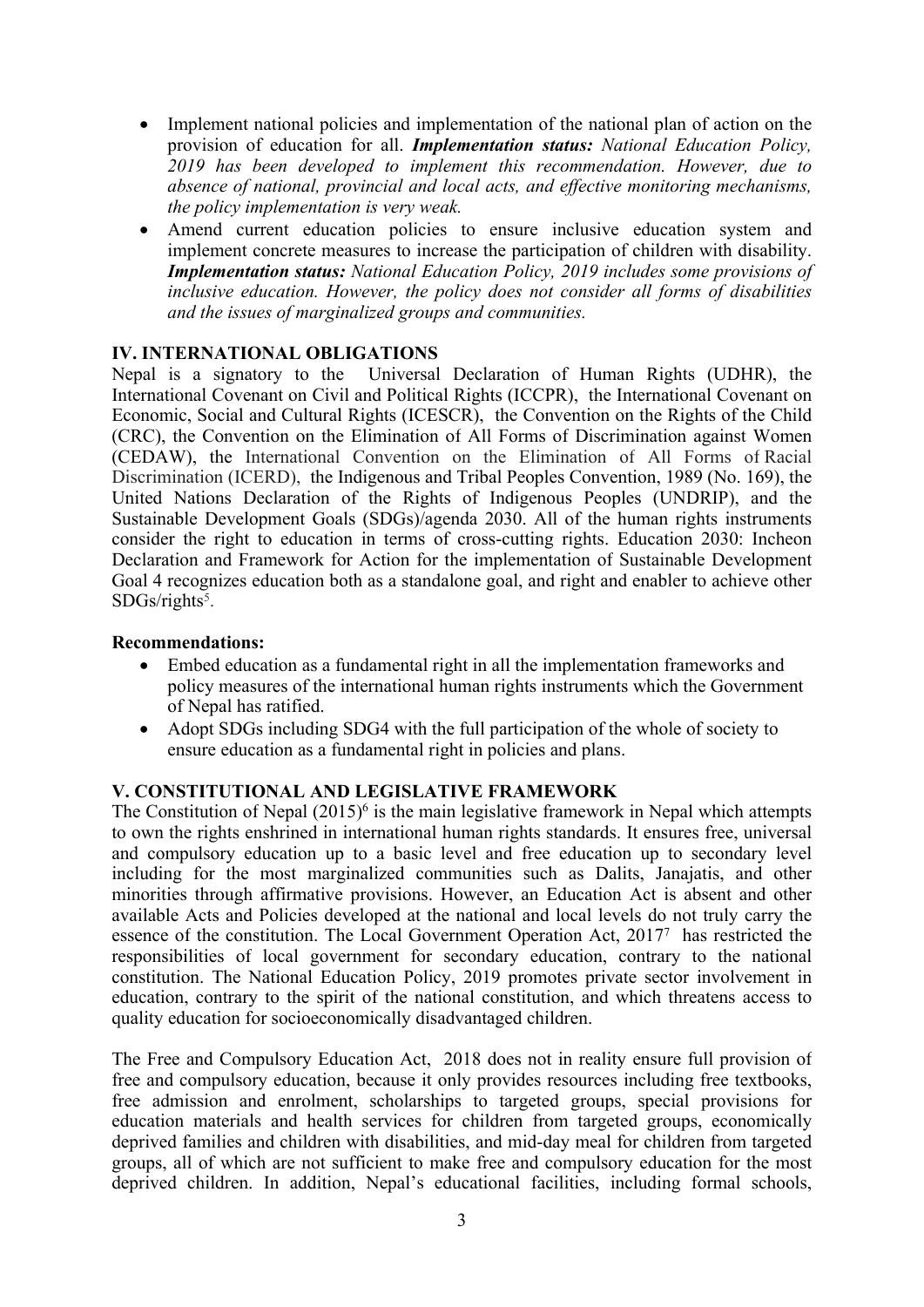alternative schooling, non-formal education, traditional modes of education lack the proper mechanisms to implement free and compulsory education provision as outlined in the constitution.

## **Recommendations:**

- C Develop <sup>a</sup> fully-fledged Education Act as per the spirit of the constitution, including <sup>a</sup> new governance structure and provision for all educational needs.
- $\bullet$  Revise the Local Government Operation Act 2017, so that local governmen<sup>t</sup> is charged with taking responsibility for the implementation of the constitutional provision of secondary education.
- $\bullet$  Revise the National Education Policy, 2019 to bring private education providers into regulatory guidelines.
- Ensure sufficient provisions for free and compulsory education in the revised Free and Compulsory Education Act, 2018.
- $\bullet$  Ensure the proper mechanisms for Nepal'<sup>s</sup> educational facilities to implement free and compulsory education.

# **VI. IMPLEMENTATION OF NEPAL'S OBLIGATIONS TO EDUCATION AS FUNDAMENTAL RIGHTS**

## **A. Right to Free Education**

Despite Nepal being <sup>a</sup> signatory to international human right instruments, constitutional provisions, and the Free and Compulsory Act, 2018 for education as <sup>a</sup> fundamental right, and the state'<sup>s</sup> responsibility to provide education to all, schools are still charging fees under different headings 8 , and 75% of people pay for education directly or indirectly, due to the government's compromised policy implementation of free education<sup>9</sup>. As respondents said during <sup>a</sup> consultation meeting of Dalit students and child workers 10 : *"we will not be able to continue our studies, if we don'<sup>t</sup> ge<sup>t</sup> scholarship. The current scholarship provision is very minimal and is not sufficient to pay regular examination fees, dress and other charges."*

The education budget of the Nepal governmen<sup>t</sup> has declined steadily from 19.5 % in 2010/11 to only 10.228% in 2018/19<sup>11</sup> , which is against the international and national commitment of allocating 20 % of the total budget and at least 6 % of GDP to the education sector. 12 The estimated need of NPR 60 billion for Nepal, <sup>a</sup> country mired in poverty and inequality, to materialize the plan of free education is a huge financial obligation<sup>13</sup>. This is further affected by the current COVID-19 situation as the governmen<sup>t</sup> has projected <sup>a</sup> funding gap of USD 14,469, 598 if the schools remain closed till Mid-July<sup>14</sup>. The projection will be much higher if schools remain closed for the entire session. If Nepal does not plan well, low funding to the education sector will continue and right to education will be violated in Nepal. This poses <sup>a</sup> risk in school education systems and services including the achievement made on gender and social-inclusion related parity in ten years will be reversed in <sup>a</sup> year time.

#### **Recommendations:**

- Ensure the state education budget adequately covers all the costs needed to make free and compulsory primary and secondary education <sup>a</sup> reality.
- $\bullet$  Increase education budget to 24% of the national budget including 4% additional to recover education systemS and services which was affected by COVID-19, or 6% of GDP through progressive and effective taxation, increasing the sensitivity of the budget by allocating more resources to promote equity, and increasing scrutiny to ensure that the budget is allocated and utilized efficiently.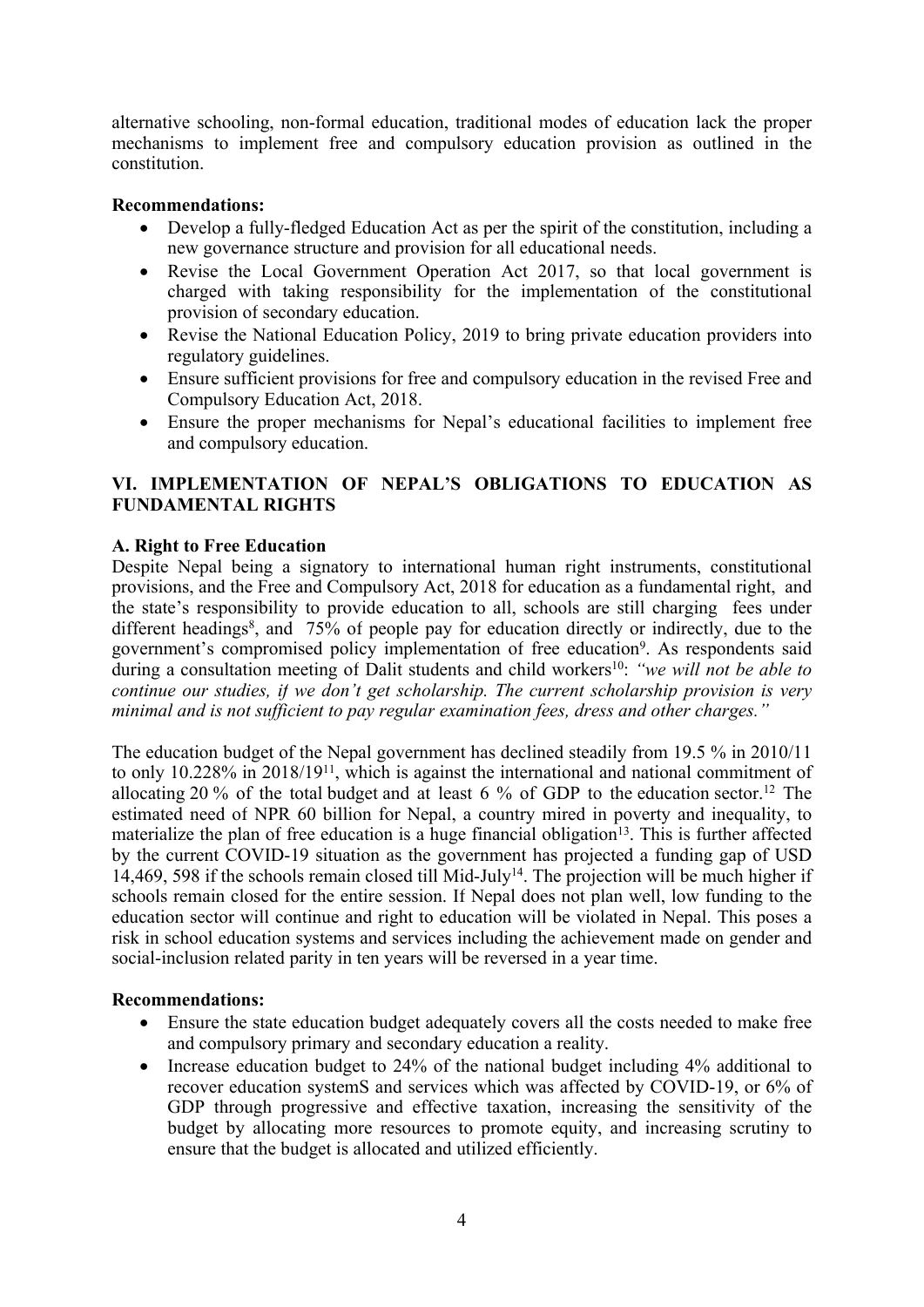Establish <sup>a</sup> Special Education Fund whereby certain percentage of tax revenue collected by the governmen<sup>t</sup> at all levels goes directly to the education sector.

## **B. Socio-economic Segregation and Privatization:**

Private education has grown considerably over recent decades, with enrolments more than doubling between 2005 and  $2010^{15}$ , with this trend increasing from 2010 onwards. However, the reason for better exam scores is not related to what the private schools offer, but to the fact that parents who send their children to public schools are usually from <sup>a</sup> higher socioeconomic status and better able to support their children<sup>16</sup>. Evidence shows that private schools do not help to increase availability of schools in underserved areas, since 41.4% of all private schools are concentrated in and around the capital, compared to 26.8% of total schools 17 .

Private school enrollment varies by both gender and socio-economic background. There is <sup>a</sup> difference of more than 14% between the enrolment share of boys and girls in private schools<sup>18</sup>, and 60.1% of individuals children from the richest income quintile currently enrolled in school/college attend private institutions, compared to only 6.4% from the poores<sup>t</sup> quintile (CBS, 2011) 19 . A major consequence of private sector growth has been middle class flight, which has left many public schools with <sup>a</sup> concentration of socioeconomically disadvantaged students 20 . Private schools have become valuable as <sup>a</sup> social differentiator, which makes public school stigmatization a long-term concern for education systems<sup>21</sup>. This trend has resulted to inequality between girls and boys as parents who cannot afford for schooling for all their children, choose boys to be sent to school. The fundamental right of every citizen to receive quality education has been seriously neglected by the growing privatization in education.

The Free and compulsory education act, 2018 induces private schools to provide free education to 10 to 15 % of their total students. However, this has not been translated into practice. Most private schools operate like profit-oriented businesses, with firms collecting fees under different categories, without the consent of parents and violating the processes<sup>22</sup> of the government's fee determining policy<sup>23</sup>. Providing free and compulsory education is contradictory to the policy of promoting profit-oriented private schools. Thus, the nonapplication of the policy provision regarding the free and compulsory education has restricted the rights of children to access quality education and has also highly promoted the privatization in education in Nepal. Privatization is further imposed by the current COVID-19 pandemic in the name of online and virtual classes as only those with digital access are benefitted. However, 13% of schools have facilities to access the internet, 55% of households have access to the internet in their households and 51% of students can access media such as radio and  $TV^{24}$ . This digital divide in the country has further supported to flourish privatization in education. In addition, the Alternative Learning Guidelines (2020)<sup>25</sup> developed by the Ministry of Education (MoE) is inadequate to address the learning needs of children from marginalized communities and remote locations.

#### **Recommendations**:

- Develop regulatory guidelines and strengthen the control mechanisms for private schools and hold them to account.
- $\bullet$  Impose sanctions, if private schools do not comply with standards set by policies and guidelines around teacher salaries and conditions, fees, reporting accurate and detailed data around school owners, school category, detail transaction, etc.
- $\bullet$  Governments should develop alternative learning solutions which are context appropriate and accessible to all learners especially considering the needs of marginalized children and learning resources should be available in children'<sup>s</sup>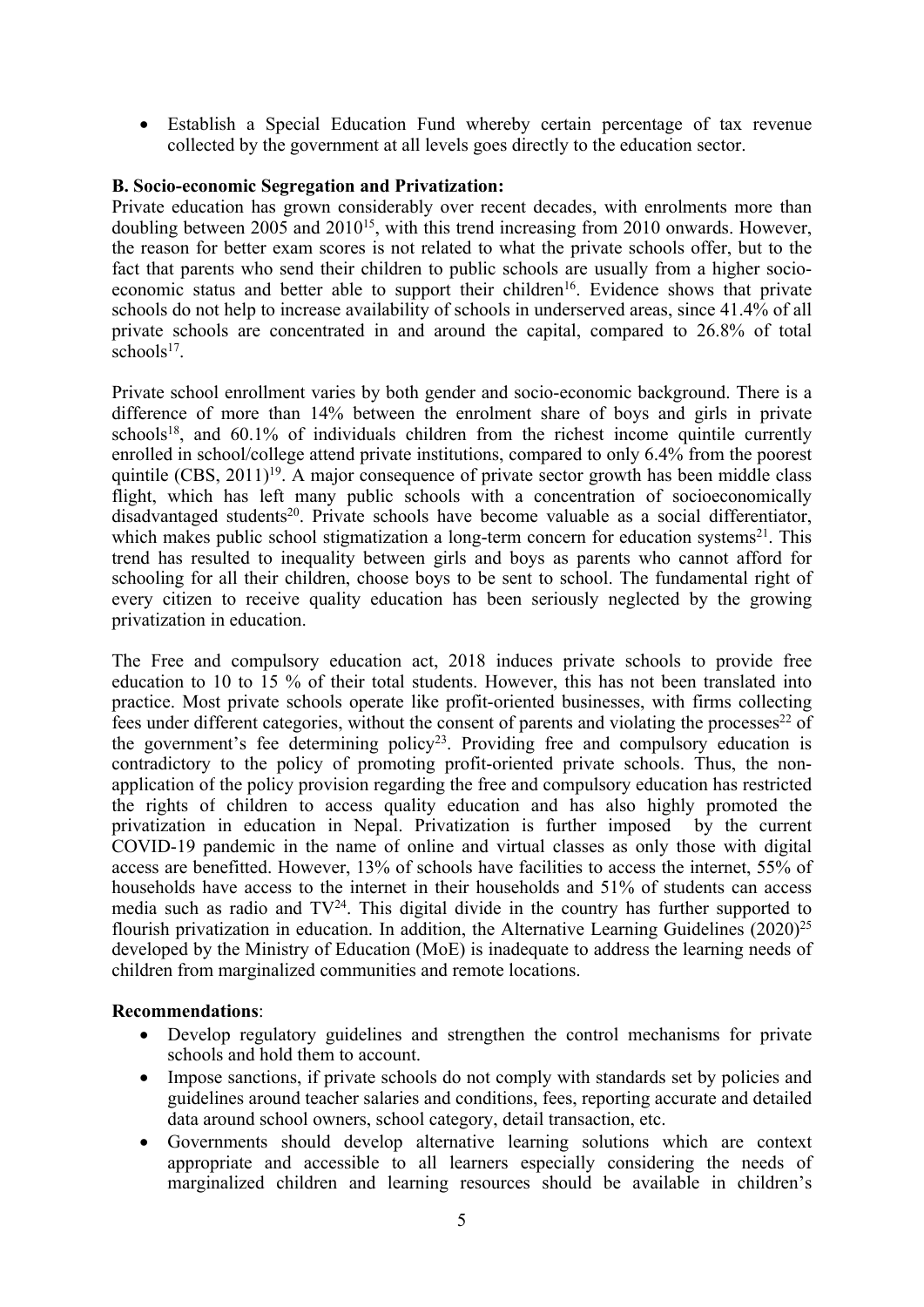languages. The flexible learning approaches developed by UNESCO<sup>26</sup> and governments should be implemented and monitor effectively.

## **C. Right to Quality Education**

Quality education with equal opportunities for children to ge<sup>t</sup> education from qualified teachers, in <sup>a</sup> good learning environment, is contained in the National Education Policy, 2019 and also the School Sector Development Plan 2017-23. However, this is not evident in practice as classroom processes remain traditional, and highly exam centric, children are not taught by qualified teachers in child friendly environment, and the English medium education provided by private schools is perceived as the only high-quality education which can fulfil the economic aspirations of families<sup>27</sup>.

Dropout has been <sup>a</sup> major problem, as of while 74.3% of children enrolled in Grade 1 reach the fifth grade<sup>28</sup>, 45% of them dropout before completing basic education<sup>29</sup>, and only 11.5% of pupils starting in Grade 1 continue in school until Grade 12<sup>30</sup>. 32.12% of children in Grade 5 are below level 1. These children of lowest ability cannot properly read, write, or do basic operations of mathematics. 39.57% of children are at the basic level, meaning that they cannot calculate mathematical problems independently), and the majority (72%) of primary level children do not have the mathematical knowledge and skills per the curriculum standards.

20% of Grade 5 students are below the basic level of competency in Nepali language and struggle with basic comprehension of Nepali. 35% of Grade 5 students are below average in language comprehension<sup>31</sup>, and the introduction of the letter grading system has resulted in poor learning outcomes, as students have decreased willingness and motivation to study hard<sup>32</sup>. Additionally, only 12 % of children from the poorest income quintile are developmentally on track in literacy and numeracy compared with 65% from the richest quintile<sup>33</sup>, a clear example of knowledge segregation which results from socio-economic disparity.

According to one academic who responded to our consultation in November 2018, the system of rote-learning and textbook oriented education in public and private schools of Nepal is par<sup>t</sup> of the reason why over 1,750 young Nepali leave the country for foreign employment every day<sup>34</sup> . However, this is reversed due to COVID-19 context as Nepalese migrants have returned back to Nepal and are highly jobless. This has resulted to the economic recession in the nation leaving thousands of jobless people (majority of them are youth). It is our view that the education system neglects to take into account different developmental goals and does not suppor<sup>t</sup> children to compete in the global market and also to live <sup>a</sup> dignified quality life in their own society. The evidence shows that children'<sup>s</sup> right to quality education has been compromised in Nepal.

#### **Recommendations:**

- Allocate resources for public schools as per global standards to improve the overall quality of education.
- $\bullet$  Develop mechanisms with clear accountability to implement and monitor quality education provisions, such as teacher trainings, learning materials, quality school infrastructure including classrooms, toilets and playgrounds, etc.
- $\bullet$  Develop education strategy and plan to ensure youth and adults have relevant skills, including technical and vocational skills, for employment, decent jobs and entrepreneurship.

# **D. Linguistic Right to Education**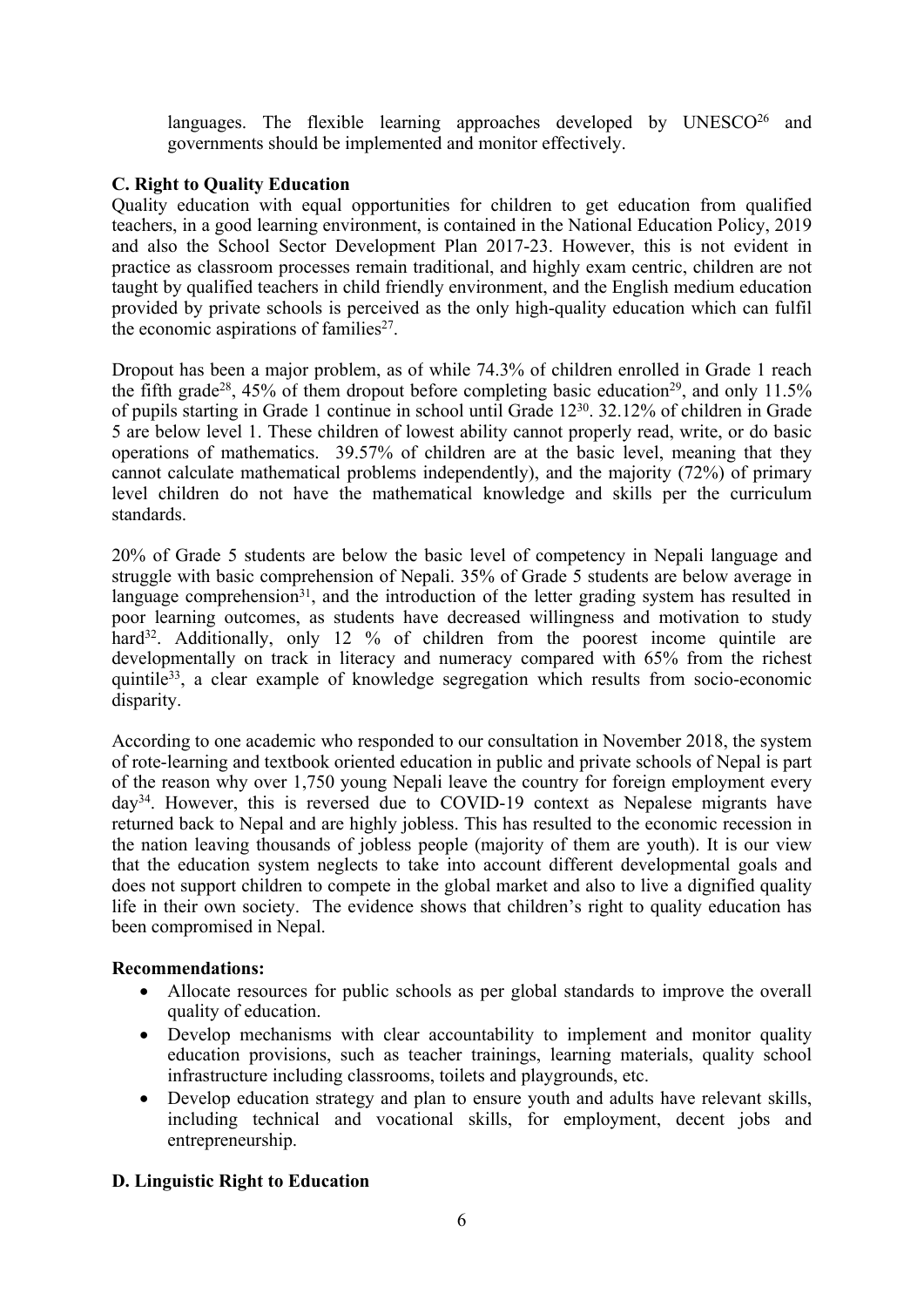Despite the constitutional policy measures' provisions of child right to receive basic education in their mother tongue including curriculum and medium of instruction <sup>35</sup>, there is a huge gap in implementation. Over 2 million children are estimated to speak so little Nepali that they are unable to learn effectively<sup>36</sup>. According to one Madhesi community representative during <sup>a</sup> consultation meeting<sup>37</sup> : *"due to the difficulty in understanding Mathematics in the English language, many of the students from our community often failed in mathematics and science subjects".*

Children in Palpa district left school as they could not pass the examinations since they could not understand teaching in Nepali language<sup>38</sup>. The government is not adequately managing teachers including trainings, learning materials and awareness of stakeholders on the significance of multilingual education. Enforcement of English as <sup>a</sup> medium of instruction in private and public schools in recent years and weak monitoring from governmen<sup>t</sup> have disrupted the linguistic rights of children who speak community, minority and indigenous languages.

## **Recommendations:**

- Develop policy implementation and monitoring measures and mechanisms on linguistic rights to education
- Develop programmes and allocate resources to empower local governments and stakeholders on the significance of multilingual education including teacher managemen<sup>t</sup> working with Language Commission of Nepal, education and learning for adults and out-of-school youths and functional literacy programmes.

## **E. Right to Equality and Non-discrimination in Education**

The Constitution and other education policy measures make provisions to ensure children'<sup>s</sup> rights on equal terms, and free from discrimination. However, the governmen<sup>t</sup> is failing to bring children from marginalized communities, whether due to geography, gender, sociocultural stereotypes, child labor, different forms of disabilities, and poverty into formal education <sup>39</sup>. Nepal has a strong legal and policy framework to support inclusive education and has made significant steps to institute these policy commitments, but full and effective implementation of policies and laws to date has been challenging due to inadequate data and evidence to suppor<sup>t</sup> impactful inclusive education programming; limited institutional and technical capacity; and entrenched discriminatory practices such as gender, disability, and caste/ethnicity. 40

<sup>A</sup> sixteen-year adolescent <sup>g</sup>irl from the marginalized community said<sup>41</sup> : *"My parents did not allow me to go to school because of [an] acid attack three months ago to my friend".* Children in Nepal are prone to multiple forms of discrimination in terms of gender, caste, ethnicity, socio-economic status, family background, physical abilities and even religion in some cases<sup>42</sup>. This evidently violates the right to equality in education. Teachers, peers, and even parents as perpetrators were violating the rights of children to live with dignity, selfesteem, and respec<sup>t</sup> 43 .

Despite the constitutional and policy provisions for resilient and accessible schools for children with all types of disabilities, children with disabilities are held back from education by inaccessible physical environments of school, unfriendly teaching and learning processes and the discriminatory behaviors of parents, teachers and the wider community<sup>44</sup>. Blind students face problems in Maths lessons when it comes to understanding pictures and visual presentation in the classroom and it was observed that disabled students up to the age of 30 were stuck studying in the same class even as they should progress in their education <sup>45</sup>. The only widely understood accessibility standard is for school to have <sup>a</sup> ramp in their main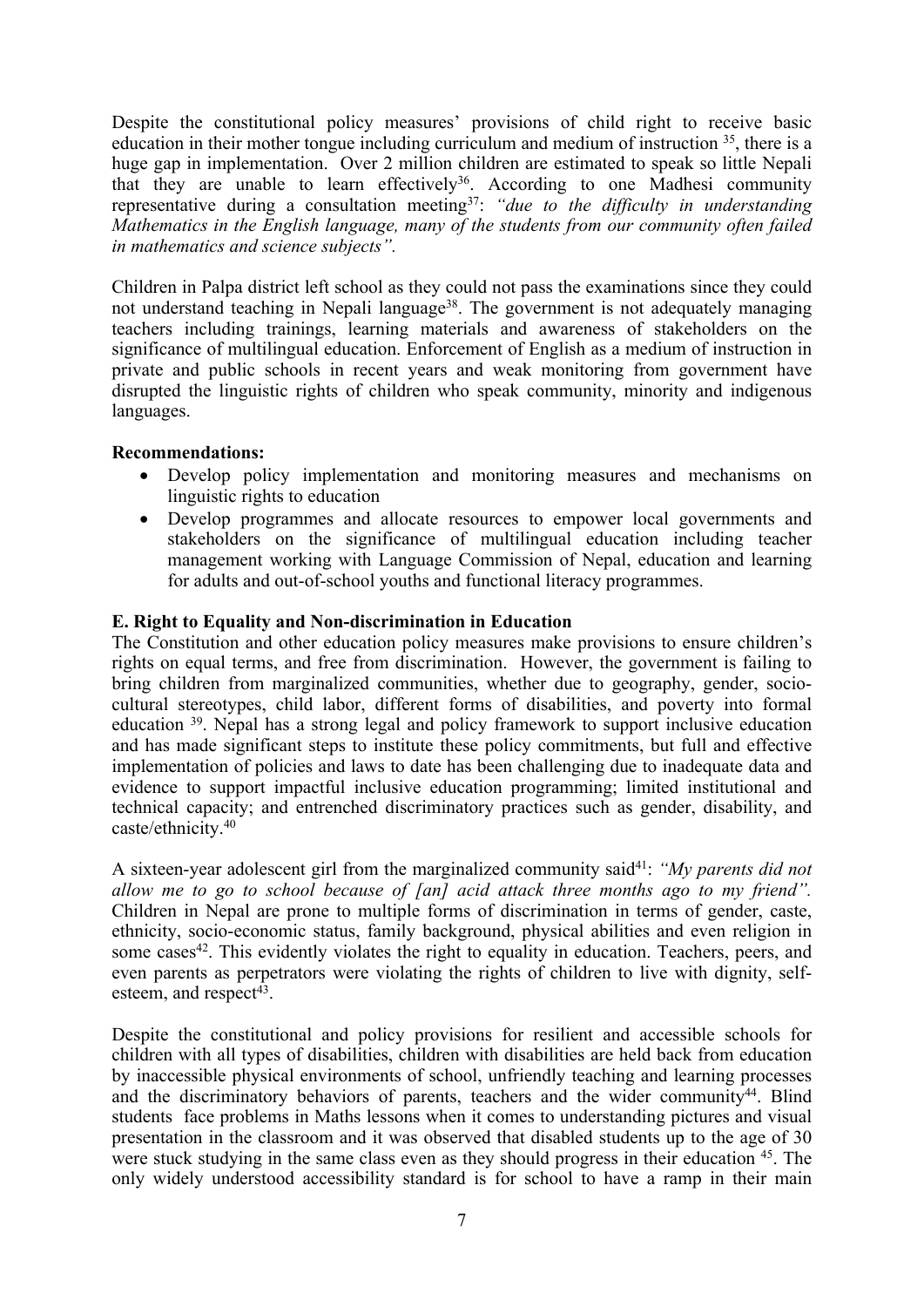entrance, which while necessary in sufficient to ensure inclusive access to all students with disabilities 46 . These cases are examples of <sup>a</sup> lack of awareness and will to provide the right to education for the children with disabilities. Concern of inequality is more prominent in the current COVID-19 pandemic situation as virtual learning doesn'<sup>t</sup> necessarily address the learning needs of children and youth with disabilities.

The decades-long campaign to wipe out adult illiteracy from the country has not ye<sup>t</sup> succeeded<sup>47</sup>. In reality, many children and adults remain deprived of literacy. Lifelong learning as envisioned in SDG4 has been limited to the literacy classes only, which are in many cases irregular<sup>48</sup> .

The government's policy and plans also recognize sexual and gender minorities including lesbian, gay, bisexual, transgender/transsexual (LGBT) communities. However, citizenship identity is not provided retrospectively. According to one LGBT youth<sup>49</sup>: *"teachers are not well trained to handle LGBT students at the schools and even the home as well as school environment are not supportive for LGBTI children like me who cannot complete our education".* Even the minority of those who complete education still face challenges in the job market, and the above evidences show that the true spirit of inclusive education is still heavily compromised when it comes to LGBT youth.

## **Recommendations:**

- $\bullet$  Ensure children with disabilities and those from poor, remote, so-called lower caste, those who are LGBT or who come from disadvantaged caste and ethnic groups, who are mostly affected by the access gap have access to inclusive quality education with dignity and respect.
- Formulate local education acts and policies to translate inclusive quality education, equal access to education, equity in education, participation and community ownership as appropriate to local context, into reality.
- Equity should be at the heat of responses and emergency education strategies, plans, mechanisms and budgets should suppor<sup>t</sup> for strengthening the education systems and services that are accountable, equitable, inclusive and resilient for marginalized children and youth especially for girls, children with disabilities, ethnic groups.

# **F. Right to Safe and Secure Environment for Children**

The Constitution safeguards children from physical, social, sexual, and mental abuse and these provisions are translated into other national policies 50 . However, there are several cases of violation of the right to <sup>a</sup> safe and secure learning environment in Nepal. Among <sup>a</sup> total of 5249 recorded cases of child abuse, 112 cases are of corporal punishment, 12 are cases of domestic violence and 97 involved cases of killing of infants and children including girls<sup>51</sup>. 83% of children aged 2-14 have experienced physical punishment in their homes and onethird (36.1%) of mothers and caregivers in Nepal thought physical punishment is necessary to child rearing<sup>52</sup>. Due to the current COVID situation, case of violence has also been increased highly. The schools have been used as quarantine centers for COVID-19 patients which will create further challenge to ensure safe learning environment for children when schools reopen.

According to the Constitution of Nepal, "No child shall be subjected to physical, mental, or any other forms of torture at home, in school, or in any other places or situations"<sup>53</sup>. However, most of the adolescent girls from marginalized communities face multiple forms of violence including physical punishments, bullying, labelling, touching in sensitive organs, and so on from the teachers, friends in schools, and relatives in the community. Half of girls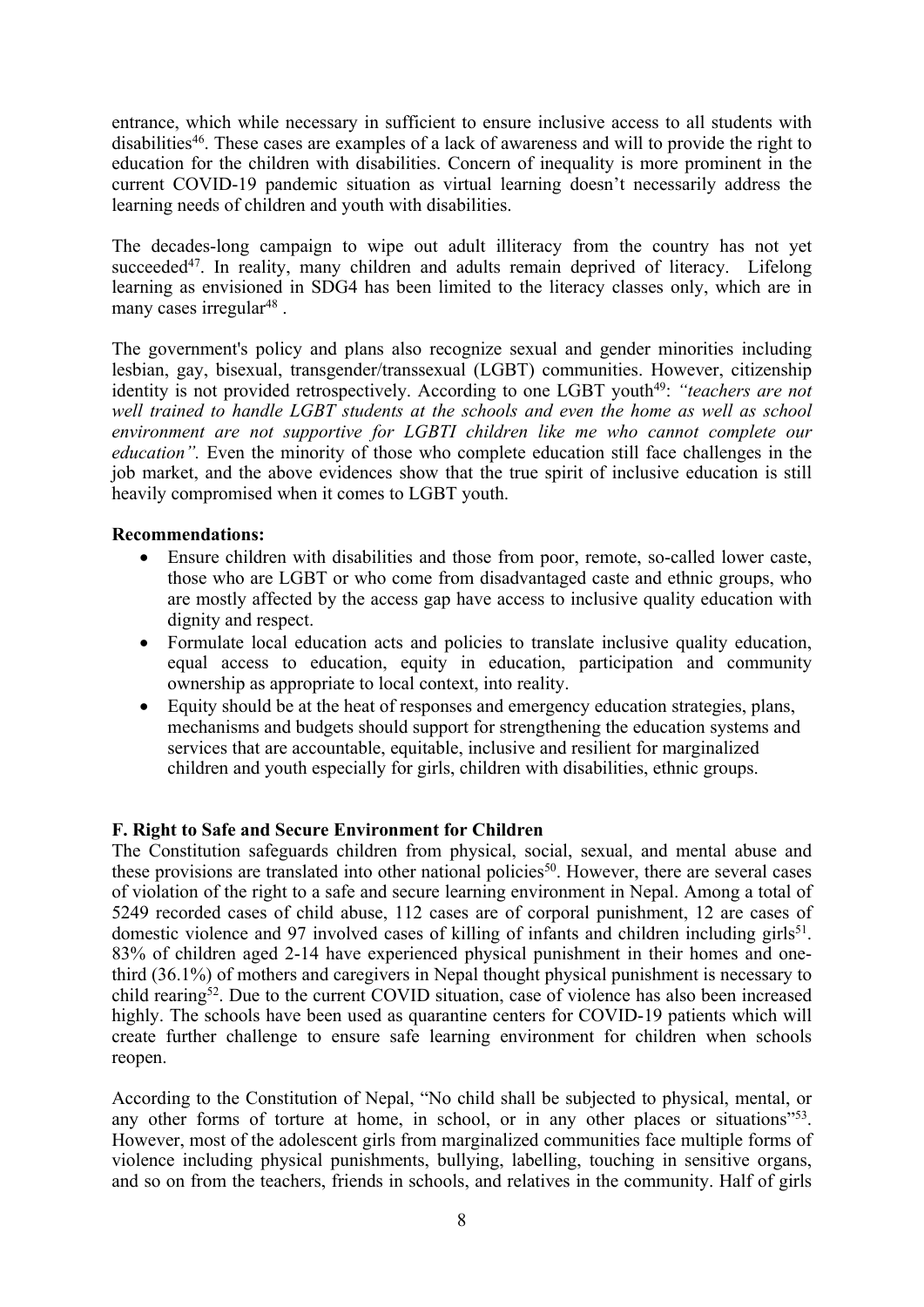face gender-based discrimination in public and private schools and about 30% of girls in public schools face caste based discrimination <sup>54</sup> .

It is clear, therefore, that abuses and violence against girls is rampan<sup>t</sup> in public and private schools. 18% out of the 4,100 students have experienced sexual abuse, of which 17.6% occurred in schools 55 . It is equally important to note that many cases of sexual abuses go unreported or under-reported due to fear of repercussions. Girls from marginalized communities face multiple forms of violence and abuses in educational institutions including private, public and Madarsha schools. Most of these girls experience corporal punishments (such as beating on the palm or fingers with stick or ruler) from teachers, parents and classmates, and are abused emotionally by the same perpetrator. They also face <sup>a</sup> scarcity of clean drinking water, access to sanitation and menstrual hygiene pads 56 .

Child marriage is <sup>a</sup> crime and prohibited by the constitution, by international human rights instruments 57 and by the Act Related to Children. Despite these legal arrangements, it is still <sup>a</sup> major problem in Nepal, <sup>a</sup> customary practice in some indigenous communities, Dalits and other economically poor, rural and illiterate people. 57.5% respondents expressed that they go<sup>t</sup> married between 16 to 20 because of deep-rooted culture and traditional practices, because of poor economic conditions or parental illiteracy, and 45.3 % of males and 54.7% of females left school soon after their marriage<sup>58</sup>. Child marriage also exposes young girls to physical and sexual violence, including forced sex and marital rape. There is also <sup>a</sup> higher incidence of maternal mortality in Nepal among girls under age 20 than for women in their twenties.

#### **Recommendations:**

- Implement and monitor the policy provisions with clear accountability mechanisms on child marriage, any form of abuse, and corporal punishments towards children.
- $\bullet$  Take immediate actions to promote safe and secure learning environments in schools, homes, and communities, and reduce health risks particularly for girls and female adolescents from marginalized communities.
- $\bullet$  The response measures provided by the MoE must address the needs and rights of girls with special attention to violence against girls, which has been increased in Nepal under lockdowns.
- The Government should develop strategies supporting COVID-19 school preparedness for re-opening safely with the participation of parents, teachers, CSOs and relevant stakeholders.

#### **G. Right to Information, Participation and Representation**

As per the constitution, education governance is managed by federal, provincial and local government, with school education up to Grade 12 is the responsibility of local government. However, the Local Government Operation Act, 2018 restricts the responsibility of local governmen<sup>t</sup> to manage Grades 11-12 and is therefore against the provisions of the constitution.

Education policy and act provision aims to increase active participation of communities in schools for formulating, implementing, monitoring, evaluating and regulating policies, laws, standards and plans related to ECD, basic and secondary education, parental education, nonformal education, open and alternative continuous learning, and special education. However, the consultation organized by NCE Nepal on 4<sup>th</sup> August 2018 indicated that despite this, local governments have not been able to discharge all of these duties and responsibilities due to low staff level and lack of capacity in designing local curriculums and systems for Grade 8 examinations, and roles conflict between district education unit and local government.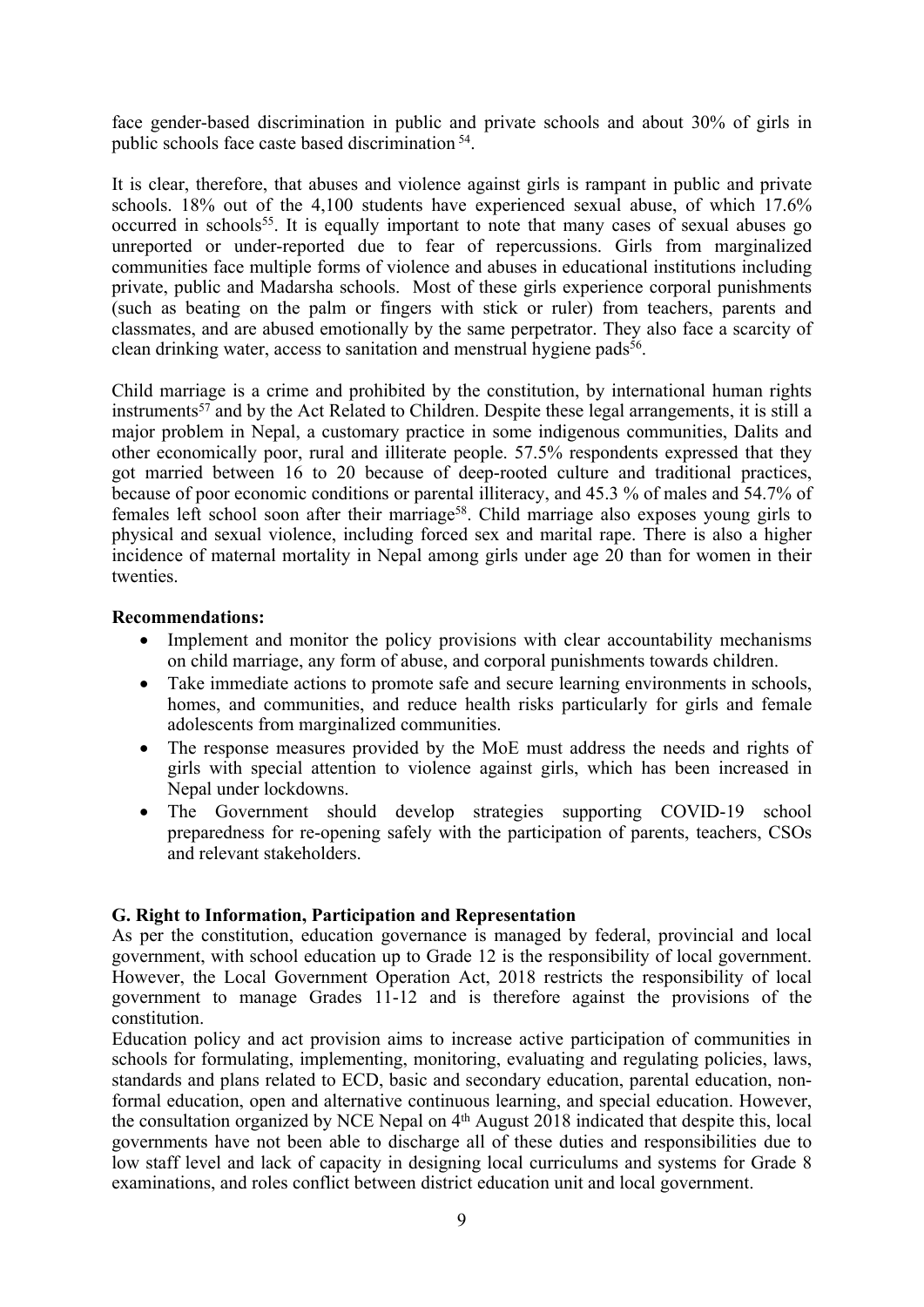The above scenario shows that the public education system of Nepal is weak. There is grea<sup>t</sup> concern regarding participation, representation and ownership of different stakeholders in the education sector. The repor<sup>t</sup> submitted by the Commission for the Investigation of Abuse of Authority in 2018 shows that out of the total complaints, 18.32% were related to the Ministry of Education, Science and Technology. Information dissemination mechanisms are ineffective, and there is ritual participation of parents and community members in schools.

Schools in Nepal have weak educational and financial management<sup>59</sup>. According to the Education Review Office (2018), school governing mechanisms such as School Management Committees (SMCs) function mostly through taking decisions on infrastructure development rather than educational issues. In many schools of the Terai region, there are few Parents Teacher Association (PTAs), School Management Committee (SMCs) or Child Clubs. According to the Consultation Meeting by NCE Nepal on  $9<sup>th</sup>$  November 2019, PTAs are almost non-functional excep<sup>t</sup> as mechanisms to gather parents in an annual parents' meeting, and there is very low level of participatory decision-making process in the schools 60 . There is an absence of <sup>a</sup> formal coordination mechanism between municipalities, and Research by NCE Nepal indicated that though schools have developed School Improvement Plan (SIP) and submitted it to district education office, the budget and expenditure of the schools hardly matched<sup>61</sup>.

## **Recommendations:**

- Ensure alignment between the constitution and Local Government Operation Act, 2018.
- $\bullet$  Develop an inclusive Federal Education Act as per the constitution which clarifies the roles and responsibilities of different actors including communities, volunteers and CSOs.

<sup>1</sup> [http://www.lawcommission.gov.np/en/wp-content/uploads/2019/07/The-Act-Relating-to-Compulsory-and-](http://www.lawcommission.gov.np/en/wp-content/uploads/2019/07/The-Act-Relating-to-Compulsory-and-Free-Education-2075-2018.pdf)[Free-Education-2075-2018.pdf](http://www.lawcommission.gov.np/en/wp-content/uploads/2019/07/The-Act-Relating-to-Compulsory-and-Free-Education-2075-2018.pdf)

<sup>2</sup> [https://moe.gov.np/assets/uploads/files/Education\\_Policy.pdf](https://moe.gov.np/assets/uploads/files/Education_Policy.pdf)

<sup>3</sup> MoEST (2018). Flash Report 2017/18. Kathmandu

<sup>4</sup> Bhatta & Pherali (2017). Nepal: Patterns of Privatization in Education <sup>A</sup> case study of low-fee private schools and private chain schools; MoEST, 2017. Flash Report 2016/17; <http://www.therisingnepal.org.np/news/27185>. <sup>5</sup> <https://unesdoc.unesco.org/ark:/48223/pf0000245656>

<sup>6</sup> <http://extwprlegs1.fao.org/docs/pdf/nep155698b.pdf>

<sup>7</sup> [http://www.chainpurmun.gov.np/sites/chainpurmun.gov.np/files/documents/%E0%A4%B8%E0%A5%8D%E0](http://www.chainpurmun.gov.np/sites/chainpurmun.gov.np/files/documents/%E0%A4%B8%E0%A5%8D%E0%A4%A5%E0%A4%BE%E0%A4%A8%E0%A5%80%E0%A4%AF-%E0%A4%B8%E0%A4%B0%E0%A4%95%E0%A4%BE%E0%A4%B0-%E0%A4%B8%E0%A4%9E%E0%A5%8D%E0%A4%9A%E0%A4%BE%E0%A4%B2%E0%A4%A8-%20%E0%A4%90%E0%A4%A8%20.pdf) [%A4%A5%E0%A4%BE%E0%A4%A8%E0%A5%80%E0%A4%AF-](http://www.chainpurmun.gov.np/sites/chainpurmun.gov.np/files/documents/%E0%A4%B8%E0%A5%8D%E0%A4%A5%E0%A4%BE%E0%A4%A8%E0%A5%80%E0%A4%AF-%E0%A4%B8%E0%A4%B0%E0%A4%95%E0%A4%BE%E0%A4%B0-%E0%A4%B8%E0%A4%9E%E0%A5%8D%E0%A4%9A%E0%A4%BE%E0%A4%B2%E0%A4%A8-%20%E0%A4%90%E0%A4%A8%20.pdf)

[<sup>%</sup>E0%A4%B8%E0%A4%B0%E0%A4%95%E0%A4%BE%E0%A4%B0-](http://www.chainpurmun.gov.np/sites/chainpurmun.gov.np/files/documents/%E0%A4%B8%E0%A5%8D%E0%A4%A5%E0%A4%BE%E0%A4%A8%E0%A5%80%E0%A4%AF-%E0%A4%B8%E0%A4%B0%E0%A4%95%E0%A4%BE%E0%A4%B0-%E0%A4%B8%E0%A4%9E%E0%A5%8D%E0%A4%9A%E0%A4%BE%E0%A4%B2%E0%A4%A8-%20%E0%A4%90%E0%A4%A8%20.pdf)

[<sup>%</sup>E0%A4%B8%E0%A4%9E%E0%A5%8D%E0%A4%9A%E0%A4%BE%E0%A4%B2%E0%A4%A8-](http://www.chainpurmun.gov.np/sites/chainpurmun.gov.np/files/documents/%E0%A4%B8%E0%A5%8D%E0%A4%A5%E0%A4%BE%E0%A4%A8%E0%A5%80%E0%A4%AF-%E0%A4%B8%E0%A4%B0%E0%A4%95%E0%A4%BE%E0%A4%B0-%E0%A4%B8%E0%A4%9E%E0%A5%8D%E0%A4%9A%E0%A4%BE%E0%A4%B2%E0%A4%A8-%20%E0%A4%90%E0%A4%A8%20.pdf) [%20%E0%A4%90%E0%A4%A8%20.pdf](http://www.chainpurmun.gov.np/sites/chainpurmun.gov.np/files/documents/%E0%A4%B8%E0%A5%8D%E0%A4%A5%E0%A4%BE%E0%A4%A8%E0%A5%80%E0%A4%AF-%E0%A4%B8%E0%A4%B0%E0%A4%95%E0%A4%BE%E0%A4%B0-%E0%A4%B8%E0%A4%9E%E0%A5%8D%E0%A4%9A%E0%A4%BE%E0%A4%B2%E0%A4%A8-%20%E0%A4%90%E0%A4%A8%20.pdf)

<sup>8</sup> Pokharel, K. (2018). Published on The Rising Nepal. Available at:

<http://www.therisingnepal.org.np/news/27185>

 $9$  NCE Nepal (2018). Implementation Status of Sustainable Development Goals and School Sector Development Plan (SSDP) in Nepal. Available at: [http://ncenepal.org.np/wp-content/uploads/2017/11/Civil-Society-](http://ncenepal.org.np/wp-content/uploads/2017/11/Civil-Society-Education-Report-final.pdf)[Education-Report-final.pdf](http://ncenepal.org.np/wp-content/uploads/2017/11/Civil-Society-Education-Report-final.pdf)

 $10$  Consultation meeting organized by NCE Nepal on  $5<sup>th</sup>$  November, 2019

<sup>&</sup>lt;sup>11</sup> Budget Speech of Fiscal Year 2018/19

[https://mof.gov.np/uploads/document/file/budget\\_speech\\_website\\_20190619052055.pdf](https://mof.gov.np/uploads/document/file/budget_speech_website_20190619052055.pdf)

<sup>&</sup>lt;sup>12</sup> Brief Analysis of National Education Budget for the FY 2018/19, NCE-Nepal [http://ncenepal.org.np/wp](http://ncenepal.org.np/wp-content/uploads/2018/10/National-Edu-Budget-2018-Analysis.pdf)[content/uploads/2018/10/National-Edu-Budget-2018-Analysis.pdf](http://ncenepal.org.np/wp-content/uploads/2018/10/National-Edu-Budget-2018-Analysis.pdf)

<sup>13</sup> Pokharel, K. (2018). Published on The Rising Nepal. Available at:

<http://www.therisingnepal.org.np/news/27185>

<sup>14</sup> MoEST (2020). Education Cluster Contingency Plan.

<sup>&</sup>lt;sup>15</sup> Action Aid, 2017. The right to education under threat by Privatization in Education. Policy Paper.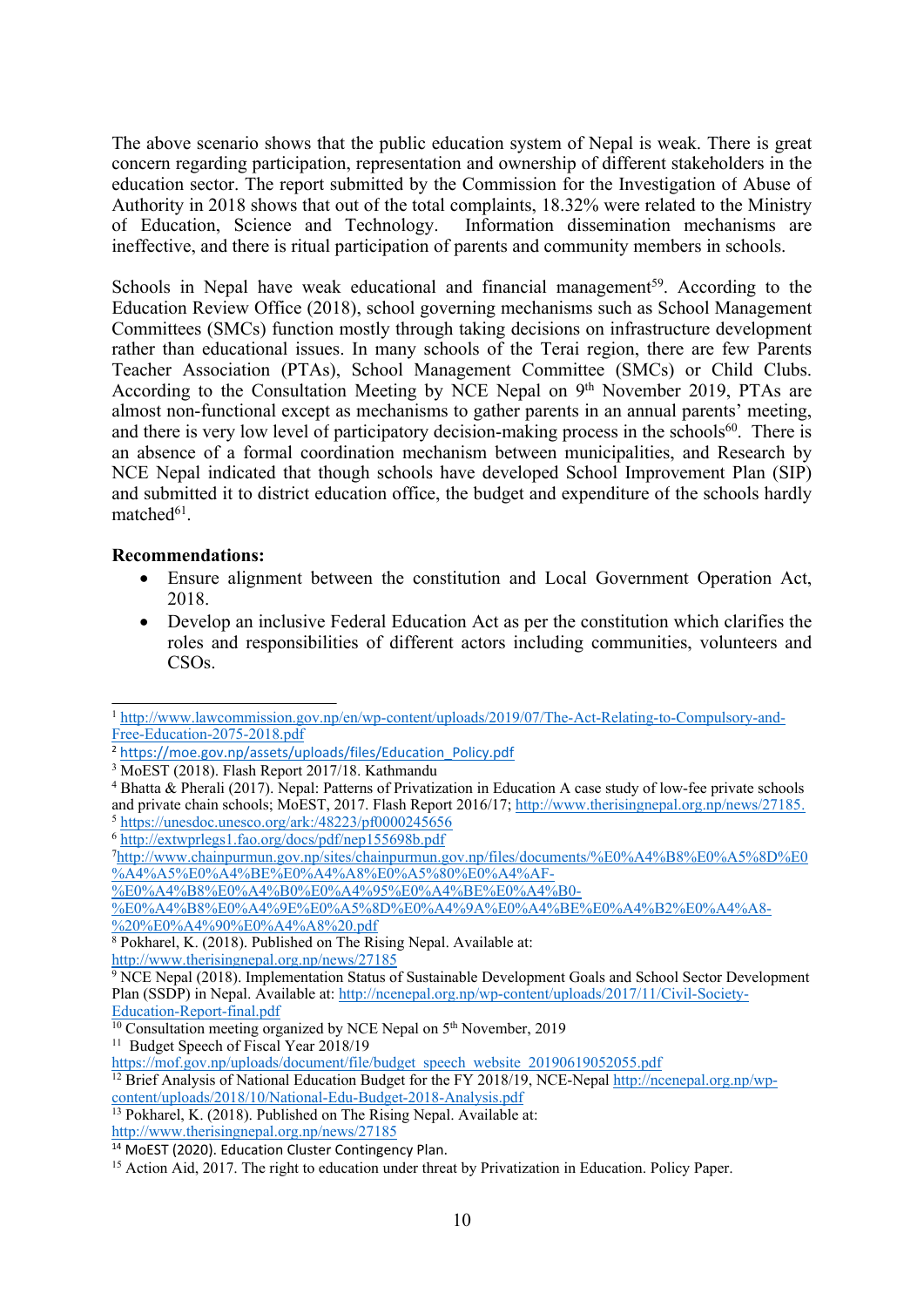<sup>16</sup> Central Bureau of Statistics. (2011). Nepal Living Standards Survey 2010/11, Statistical Report (Vol. 1). (G.

o. National Planning Commission Secretariat, Ed.)

<sup>17</sup> Bhatta, P., & Budathoki, S. (2013). Understanding Private Education Landscape (s) in Nepal, ESP Working Paper Series. Retrieved from http://www.periglobal.org/sites/periglobal.org/files/WP-No57-01-24- 2014- FINAL.pdf

18 Ei Research.

<sup>19</sup> CBS (2011).

<sup>20</sup> Action Aid, 2017. The right to education under threat by Privatization in Education. Policy Paper.

<sup>21</sup> Joshi, P. (2016). Experiencing and responding to private competition: the importance of subjectivity and intermediate outcomes. (U. o. Pennsylvania, Ed.)

<sup>22</sup> Adhikari, R. (2019) Published on The Himalayan Times in May 10, 2019. Available at:

<https://thehimalayantimes.com/opinion/private-vs-public-schools/>

23 Institutional School'<sup>s</sup> Fee Fixation Guidelines 2016

<sup>24</sup> MoEST (2020). Education Cluster Contingency Plan.

25 MoEST (2020). Alternative Learning Facilitation Guidelines.

26 <https://en.unesco.org/covid19/educationresponse/solutions>

<sup>27</sup> Bhatta & Pherali (2017). Nepal: Patterns of Privatization in Education A case study of low-fee private schools and private chain schools.

<sup>28</sup> MoEST, 2017. Flash Report 2016/17.

<sup>29</sup> <http://www.therisingnepal.org.np/news/27185>

<sup>30</sup> MoEST, 2017. Flash Report 2016/17. Kathmandu.

<sup>31</sup> Education Review Office, 2018, National Assessment of Students' Achievement (NASA) report

<sup>32</sup> Views expressed by academician during the consultation workshop organized by NCE Nepal, 9 November, 2019.

<sup>33</sup> Bhatta & Pherali (2017). Nepal: Patterns of Privatization in Education <sup>A</sup> case study of low-fee private schools and private chain schools.

34 Labor Force Survey, 2017.

<sup>35</sup> Constitution of Nepal 2072 ibid.

<sup>36</sup> UNICEF, 2018 UNICEF Nepal Education Programs (2018-2022). Available at:

<https://www.unicef.org/nepal/media/3331/file/UNICEF%20Nepal%20education%20programme%20.pdf> <sup>37</sup> Consultation organized by NCE Nepal on 9 November 2019.

<sup>38</sup> Survey made by NCE Nepal for the preparation of Civil Society Education Report in June 2018.

<sup>39</sup> Interview with education advocate from Tribhuvan University in the consultation program organized by NCE Nepal on 16 June 2019.

<sup>40</sup> USAID, 2017, Reading for All: Disability Inclusive Education for Nepali Children. Available at:

[https://2012-2017.usaid.gov/sites/default/files/documents/1861/RFA\\_Diablility\\_Inculisive\\_Edcuation\\_for\\_Ne](https://2012-2017.usaid.gov/sites/default/files/documents/1861/RFA_Diablility_Inculisive_Edcuation_for_Nepali_Citizen_Oct.pdf) [pali\\_Citizen\\_Oct.pdf](https://2012-2017.usaid.gov/sites/default/files/documents/1861/RFA_Diablility_Inculisive_Edcuation_for_Nepali_Citizen_Oct.pdf)

<sup>41</sup> Interview during the Public Hearing Program on 5 June 2019 by NCE Nepal team.

<sup>42</sup> Interview with an academic researcher from Martin Chautari during the discourse program organized by NCE Nepal on 9November 2018

<sup>43</sup> NCE Nepal (2018). Implementation Status of Sustainable Development Goals and School Sector

Development Plan (SSDP) in Nepal. Available at: [http://ncenepal.org.np/wp-content/uploads/2017/11/Civil-](http://ncenepal.org.np/wp-content/uploads/2017/11/Civil-Society-Education-Report-final.pdf)[Society-Education-Report-final.pdf](http://ncenepal.org.np/wp-content/uploads/2017/11/Civil-Society-Education-Report-final.pdf)

<sup>44</sup> NCE Nepal (2017). Based on the interview with the program manager of National Federation of the Disabled Nepal and President

<sup>45</sup> NCE Nepal (2017). Research on Status of Resource Classes in Nepal.

<sup>46</sup> NCE Nepal (2017). Research on Status of Resource Classes in Nepal.

<sup>47</sup> National Human Right Commission of Nepal, Annual Report 2018/2019 available at:

[https://www.nhrcnepal.org/nhrc\\_new/doc/newsletter/Annual\\_Report\\_2076\\_English\\_min.pdf](https://www.nhrcnepal.org/nhrc_new/doc/newsletter/Annual_Report_2076_English_min.pdf)

<sup>48</sup> Voice from civil society organization representative during the consultation program organized by NCE on 30 December 2019.

<sup>49</sup> Consultation organized by NCE Nepal on 9 November 2019.

<sup>50</sup> National Framework of Child-friendly School (2010), School Sector Development Plan (2016-2023), Policy on Learning Environment without Fear (2010), School as Zone of Peace Directive (2011), Education Act 1971, Education Regulation 2003, Children Act 1992 and National Education Policy 2019.

<sup>51</sup> Child Workers in Nepal (2015). The state of the rights of child in Nepal: Annual report. Kathmandu.

<sup>52</sup> Global Initiative to End All Corporal Punishment of Children (2017). *Corporal punishment of children in*

*Nepal.* Retrieved from [www.endcorporalpunishment.org](http://www.endcorporalpunishment.org)

<sup>53</sup> The Constitution of Nepal 2015